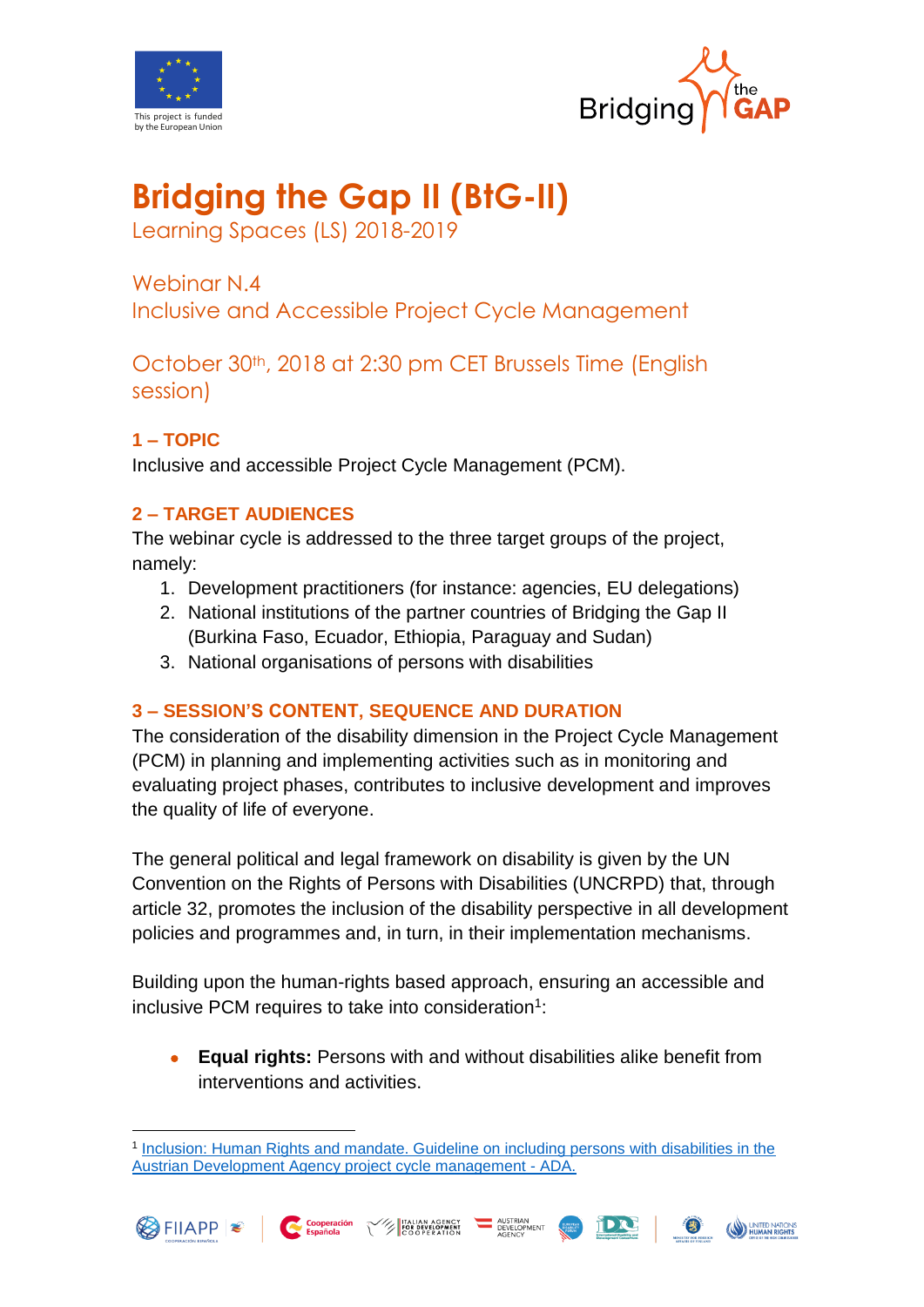



- **Participation:** Persons with disabilities and organisations take part in all activities as well as decision-making processes.
- **Accessibility:** Physical, communicative, intellectual, social, economic and institutional barriers have been identified and methods are applied to reduce them.
- **Raising awareness:** Specific measures are taken to raise awareness among all stake-holders and at all levels.
- **Capacity-development:** measures are provided for the personnel of implementing and partner organisations, including management, basic information on UN CRPD and the human rights-based approach.

The session is intended as an introductory learning opportunity that covers the key elements of Inclusive Project Cycle Management (IPCM) to be understood and applied by development practitioners and any other interested stakeholder. It addresses workers involved in development project management, developing programmes and services in various countries.

## **Sequence of the session**

- **•** Icebreaker 10/15 mins
- **Introduction to the session** (and remarks from the audience) 15/20 minutes
- **Presentation** 30/40 mins
- **Questions & answers** 20/30 mins Q&A plenary session Debate

The webinar will last 1.5 hours.

# **4 – SUGGESTED READINGS AND LEARNING MATERIAL FOR PARTICIPANTS**

- Inclusion: Human Rights and mandate. Guideline on including persons [with disabilities in the Austrian Development Agency project cycle](https://www.entwicklung.at/fileadmin/user_upload/Dokumente/Publikationen/Handbuecher/Menschen_mB/Manual_Persons_with_disabilities.pdf)  management – [Austrian Development Agency.](https://www.entwicklung.at/fileadmin/user_upload/Dokumente/Publikationen/Handbuecher/Menschen_mB/Manual_Persons_with_disabilities.pdf)
- [Guía para la Inclusión de la Discapacidad en la Cooperación para el](http://www.aecid.es/Centro-Documentacion/Documentos/Publicaciones%20AECID/180627_guia_discapacidad_def.pdf#search=guia%20discapacidad)  [Desarrollo, Estado de Situación en la AECID y Orientaciones –](http://www.aecid.es/Centro-Documentacion/Documentos/Publicaciones%20AECID/180627_guia_discapacidad_def.pdf#search=guia%20discapacidad) Agencia [Española de Cooperación Internacional para el Desarrollo \(AECID\)](http://www.aecid.es/Centro-Documentacion/Documentos/Publicaciones%20AECID/180627_guia_discapacidad_def.pdf#search=guia%20discapacidad) *(in Spanish only)*
- [Linee guida per la disabilità e l'inclusione sociale negli interventi di](https://www.google.es/url?sa=t&rct=j&q=&esrc=s&source=web&cd=1&cad=rja&uact=8&ved=0ahUKEwjd5fuE1dfaAhVKDJoKHWsbCXkQFggoMAA&url=https%3A%2F%2Fwww.esteri.it%2Fmae%2Fresource%2Fdoc%2F2018%2F02%2Flinee-guida-disabilita-2018.pdf&usg=AOvVaw39Iz-OFfpVwPkFiChdFNym)  cooperazione – [Agenzia Italiana per la Cooperazione allo Sviluppo](https://www.google.es/url?sa=t&rct=j&q=&esrc=s&source=web&cd=1&cad=rja&uact=8&ved=0ahUKEwjd5fuE1dfaAhVKDJoKHWsbCXkQFggoMAA&url=https%3A%2F%2Fwww.esteri.it%2Fmae%2Fresource%2Fdoc%2F2018%2F02%2Flinee-guida-disabilita-2018.pdf&usg=AOvVaw39Iz-OFfpVwPkFiChdFNym)  [\(AICS\)](https://www.google.es/url?sa=t&rct=j&q=&esrc=s&source=web&cd=1&cad=rja&uact=8&ved=0ahUKEwjd5fuE1dfaAhVKDJoKHWsbCXkQFggoMAA&url=https%3A%2F%2Fwww.esteri.it%2Fmae%2Fresource%2Fdoc%2F2018%2F02%2Flinee-guida-disabilita-2018.pdf&usg=AOvVaw39Iz-OFfpVwPkFiChdFNym) *(in Italian only)*
- [Inclusive Project Cycle Management. PPT Stage 1 –](https://www.cbm.org/article/downloads/54741/IPCM_Stage_1_PP_Slides.pdf) CBM.

**EXAMPLE TO RESPONDED THE STATE OF STATE OF STATE OF STATE OF STATE OF STATE OF STATE OF STATE OF STATE OF STATE OF STATE OF STATE OF STATE OF STATE OF STATE OF STATE OF STATE OF STATE OF STATE OF STATE OF STATE OF STATE O** 

• [Advanced Inclusive Project Cycle Management. PPT Stage 2 –](https://www.cbm.org/article/downloads/54741/IPCM_Stage_2_PP_Slides.pdf) CBM.

AUSTRIAN<br>DEVELOPMENT

图

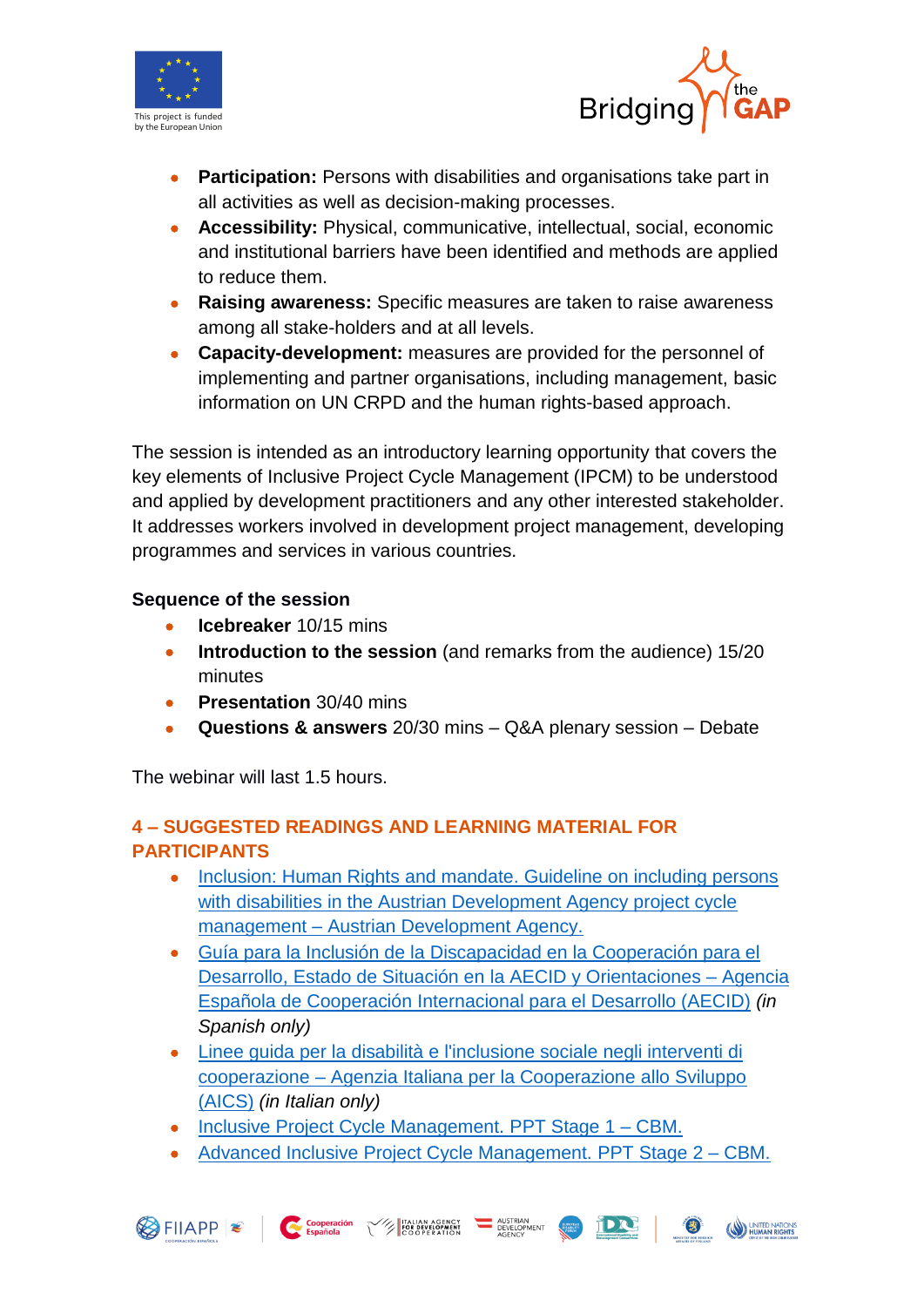



- [Practical ways of building Inclusive Project Cycle Management:](https://www.cbm.org/article/downloads/54741/IPCM_Handout_04.pdf)  [Inclusion in new project ideas –](https://www.cbm.org/article/downloads/54741/IPCM_Handout_04.pdf) CBM.
- Resource book on Disability Inclusion. 17. HOW TO INCLUDE [PERSONS WITH DISABILITIES IN PROJECTS p.67](https://www.light-for-the-world.org/sites/lfdw_org/files/download_files/resource_book_disability_inclusion.pdf) - Light for the [World.](https://www.light-for-the-world.org/sites/lfdw_org/files/download_files/resource_book_disability_inclusion.pdf)
- [Disability and Development. French Agency for Development \(AFD\)](http://www.hiproweb.org/fileadmin/cdroms/Handicap_Developpement/www/en_page61.html)  [and Humanity and Inclusion](http://www.hiproweb.org/fileadmin/cdroms/Handicap_Developpement/www/en_page61.html) - (HI - Handicap International).
- [On the Road to Disability Inclusion: Integrating People with](https://www.worldvision.org/wp-content/uploads/DIGPROD-85-On-the-Road-to-Disability-Inclusion-FINAL-6-13-2016.pdf) Disabilities throughout the Program Cycle - [USAID, World Vision, Advancing](https://www.worldvision.org/wp-content/uploads/DIGPROD-85-On-the-Road-to-Disability-Inclusion-FINAL-6-13-2016.pdf)  [Partners and Communities.](https://www.worldvision.org/wp-content/uploads/DIGPROD-85-On-the-Road-to-Disability-Inclusion-FINAL-6-13-2016.pdf)
- [Disability Inclusion Guidelines -](https://www.unrwa.org/sites/default/files/content/resources/disability_inclusion_guidelines.pdf) UNRWA

# **5 - LEARNING OBJECTIVES (SKILLS, KNOWLEDGE, ATTITUDES)**

- Understand what is meant by "Inclusive and Accessible Project Cycle Management (IAPCM)".
- Greater understanding of the application of key inclusion concepts and tools in project cycle management.
- Greater consideration of the importance of appropriate ways of monitoring changes in inclusion and quality over time.
- Better knowledge about how to access more specialised support about Inclusive and Accessible Project Cycle Management (IAPCM) and more detailed reading materials to support disability inclusive practice.

The webinar training-cycle issues a Certificate of Attendance only those whom will attend at least 75% of the webinars (i.e. 9 out of 12 webinars) and respond to the satisfaction survey.

## **6 – LANGUAGES AND SCHEDULES**

The webinar will be conducted in English, French and Spanish in separate sessions:

| Language       | <b>Date and time</b>           | <b>Speaker</b>                                                         | <b>Moderator</b>                                           |
|----------------|--------------------------------|------------------------------------------------------------------------|------------------------------------------------------------|
| English        | October 30 <sup>th</sup>       | Ola Abu Alghaib,                                                       | Alessia Rogai, BtG-II                                      |
|                | 2018 at 2:30                   | <b>IDDC Board and</b>                                                  | Knowledge                                                  |
|                | pm CET                         | <b>BtG-II Steering</b>                                                 | Management and                                             |
|                | (Brussels Time)                | Committee member                                                       | <b>Learning Coordinator</b>                                |
| <b>Spanish</b> | October 24th<br>2018 at 4:00pm | <b>Sylvia Beales,</b><br>Director of<br><b>BealesGelber</b><br>Consult | <b>Carmen Serrano, BtG-</b><br>II Communication<br>Officer |

A TALIAN AGENCY

- AUSTRIAN<br>- DEVELOPMENT<br>- AGENCY

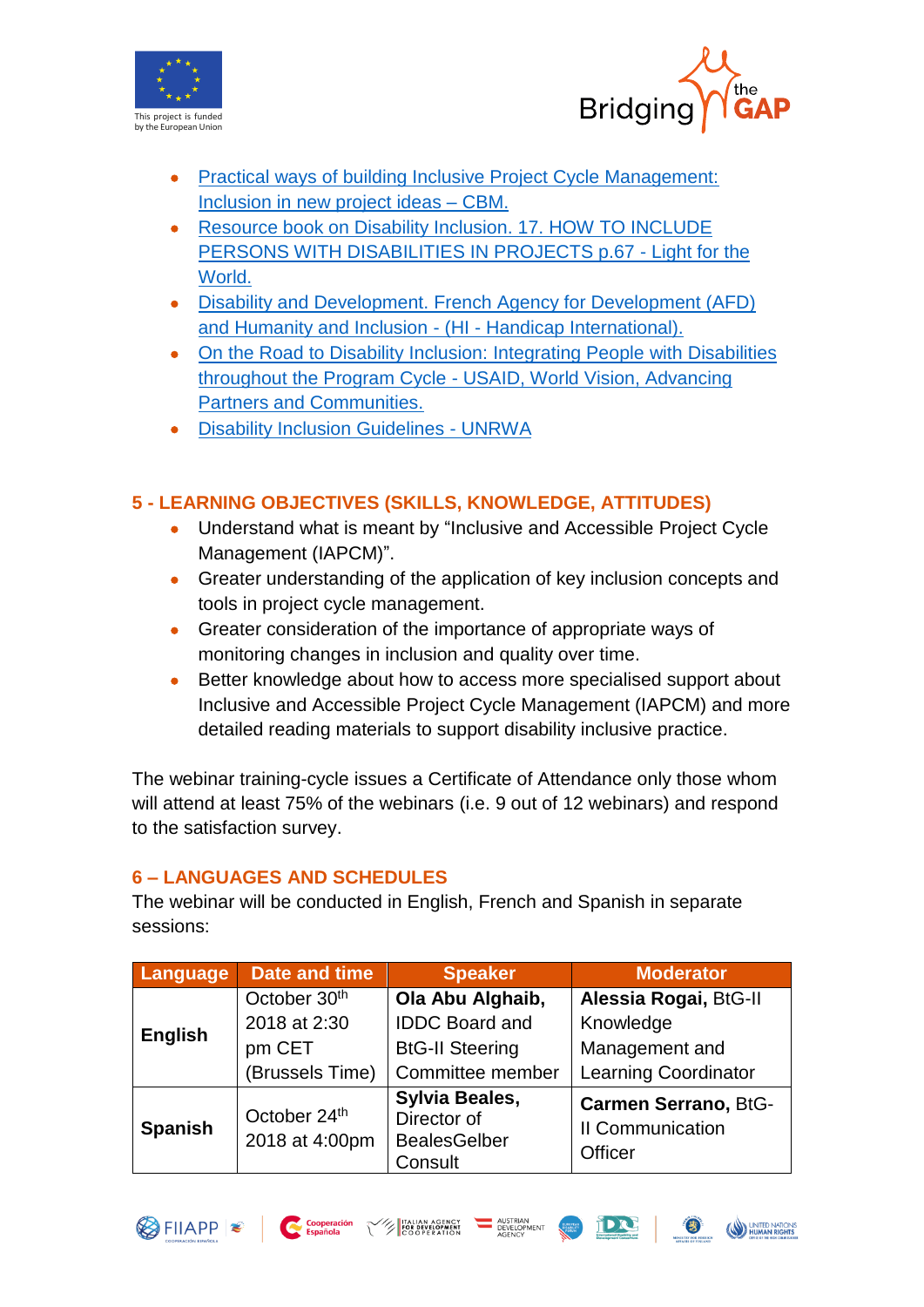



|               | <b>CET (Brussels</b>     |                    |                               |
|---------------|--------------------------|--------------------|-------------------------------|
|               | Time)                    |                    |                               |
| <b>French</b> | October 26 <sup>th</sup> | <b>Anne-Sophie</b> | <b>Federico Martire, BtG-</b> |
|               | 2018 at 2:30             | Trujillo Gauchez,  | II Director                   |
|               | pm CET                   | Independent        |                               |
|               | (Brussels time)          | Consultant         |                               |

## **7 – REGISTRATION**

To register to the English session please [click here.](https://attendee.gotowebinar.com/register/7116238659164735234)

Once registered, you will receive a confirmation email with the link to join the session at the specified time and date. Registration is limited to 100 participants on a first come, first served basis.

Participants can use the landline call to join the session: United Kingdom: **+44 330 221 9922** Audio PIN: Shown after joining the webinar Webinar ID: 895-026-531

You can also join the session through the smartphone or table free application. You can download the application by [clicking here.](https://www.gotomeeting.com/webinar/ipad-iphone-android-webinar-apps)

#### **8 – ACCESSIBILITY**

The webinar is live captioned. The link to access the captioning page will be shared together in two reminder emails (respectively 1 day and 1 hour before the session) and in the chat box at the beginning of the webinar.

To improve the visual accessibility of the online training platform GoToWebinar, we recommend to download the smartphone or tablet free application by [clicking here.](https://www.gotomeeting.com/webinar/ipad-iphone-android-webinar-apps)

#### **9 - WHAT IS BRIDGING THE GAP?**

Bridging the Gap II (BtG-II) is an initiative funded by the European Union coordinated by the International and Ibero-American Foundation for Administration and Public Policies (FIIAPP) in partnership with the Spanish Agency for Development Cooperation (AECID), the Austrian Development Agency (ADA), the Italian Agency for Development Cooperation (IADC), the European Disability Forum (EDF) and the International Disability and Development Consortium (IDDC). It aims to contribute to the socio-economic inclusion, equality and non-discrimination of persons with disabilities through more inclusive and accountable institutions and policies.